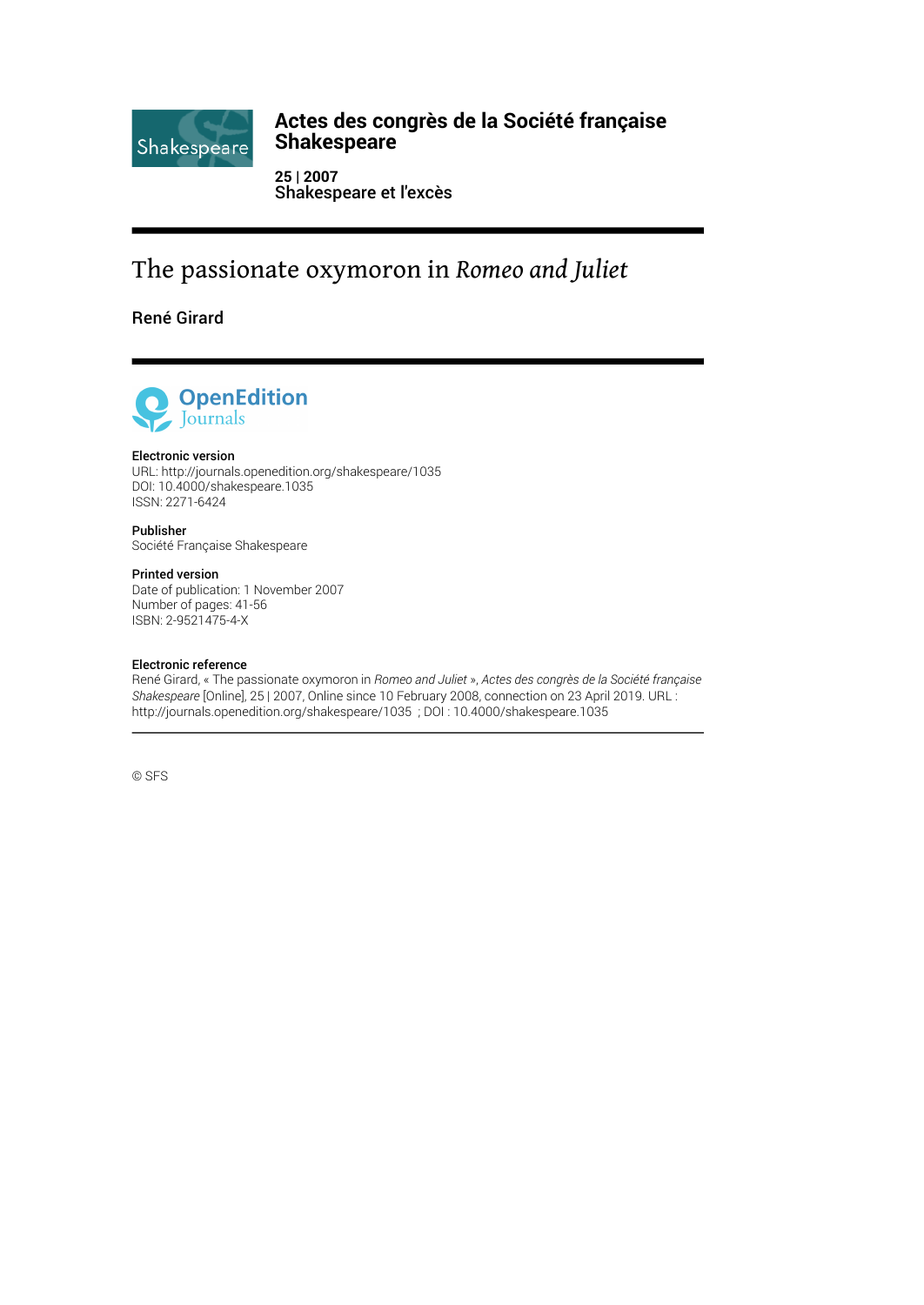# Shakespeare et l'excès



actes du Congrès

organisé par la SOCIÉTÉ FRANÇAISE SHAKESPEARE les 15, 16 et 17 mars 2007

> textes réunis par Pierre KAPITANIAK

> sous la direction de Jean-Michel DÉPRATS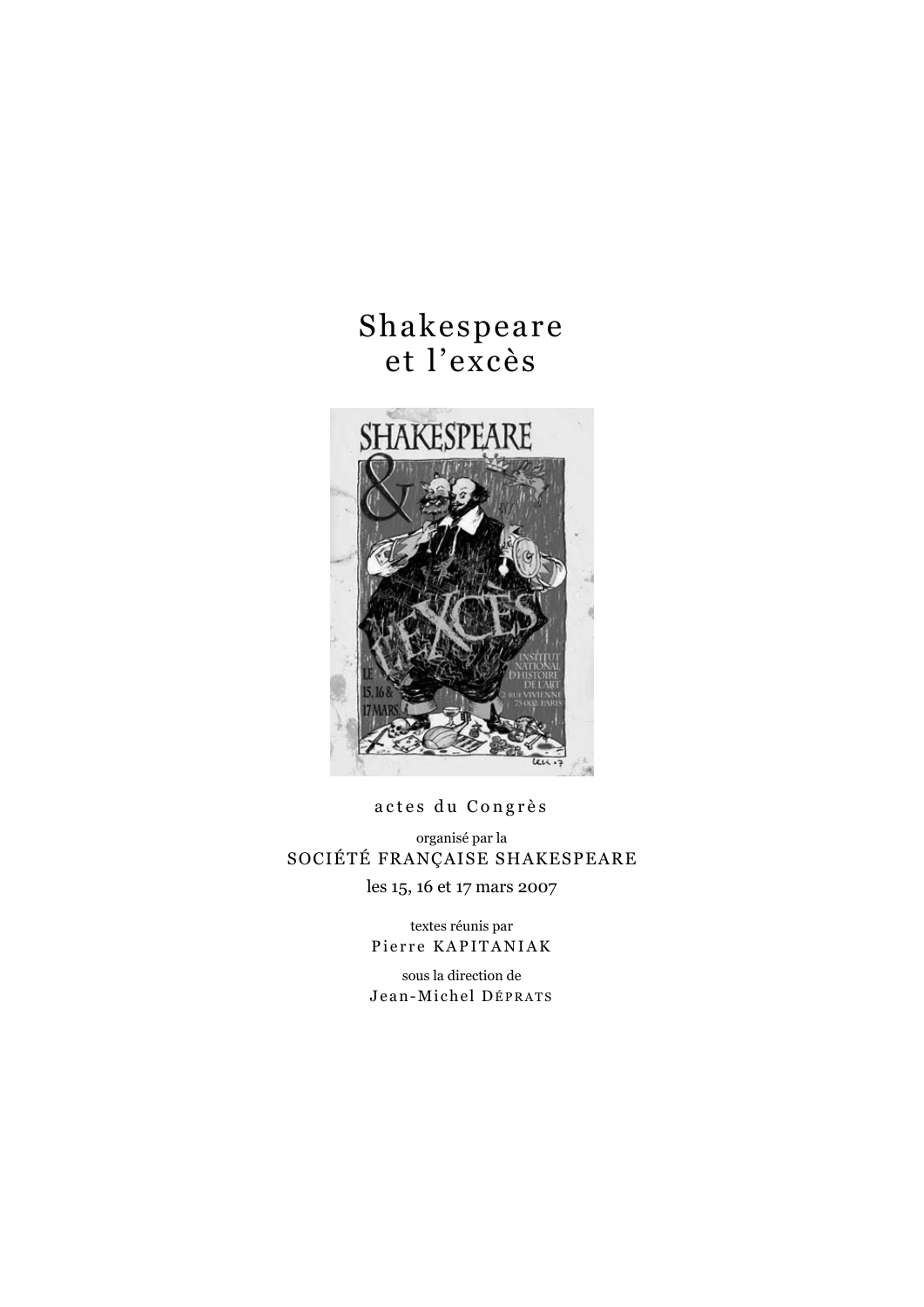COUVERTURE : Edouard Lekston, *Falstaff*, 2007

conception graphique et logo Pierre Kapitaniak

© 2007 Société Française Shakespeare Institut du Monde Anglophone Université de Paris III – Sorbonne Nouvelle 5 rue de l'École de Médecine 75006 Paris www.societefrancaiseshakespeare.org

Tous droits de traduction, de reproduction et d'adaptation réservés pour tous les pays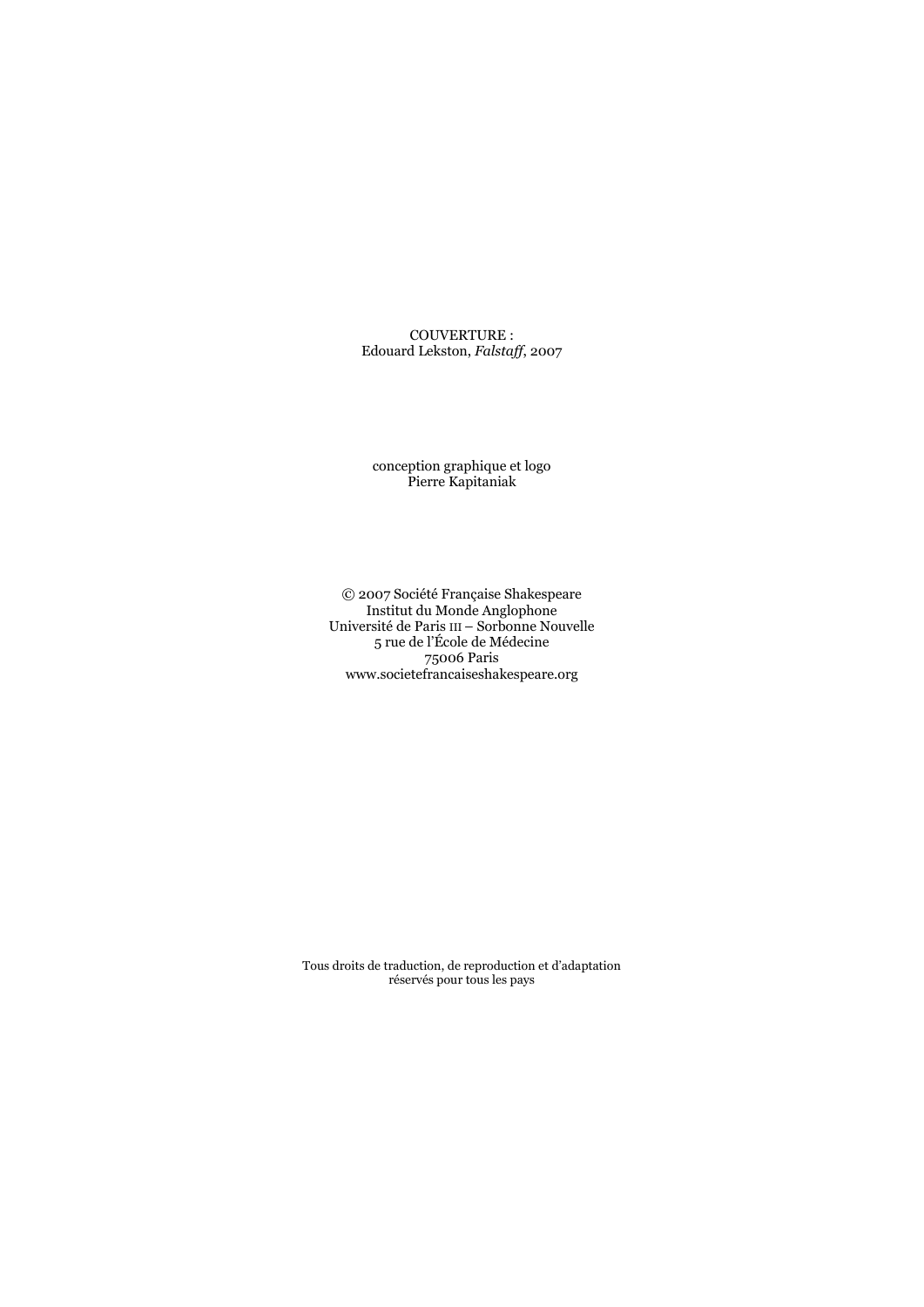# René GIRARD

n the comedies of Shakespeare, all characters infatuated with one another see themselves as perfect embodiments of 'true love.' Love is true to the extent that the two partners in it are interested In the comedies of Shakespeare, all characters infatuated with one another see themselves as perfect embodiments of 'true love.'<br>Love is true to the extent that the two partners in it are interested<br>in each other exclusive betweens and third parties in general. 'True love' is the Elizabethan equivalent of what we call a great passion, an authentic passion, l'*amour-toujours*. It insists on its independence from the entire world, from other people in general. This concept is suffused with the spirit of modern individualism.

If this 'true love' were as independent as it claims, the two lovers would be satisfied with each other's company and never become entangled with anyone else. In the comedies of Shakespeare, the opposite happens. True love constantly runs into trouble. This is what Lysander explains to his beloved Hermia at the beginning of *A Midsummer Night's Dream*:

> Ay me! for aught that ever I could read, Could ever hear by tale or history, The course of true love never did run smooth,

The lovers do not feel responsible for the misfortunes of true love. They see themselves as innocent victims of tyrannical parents, jealous friends and other unwanted meddlers. *A Midsummer Night's Dream* is at one level the celebration of that myth and, at a deeper level, its humorous deconstruction. That is why four lovers are needed instead of two. Their unseemly entanglements during the long and hot midsummer night are blamed on the most charming and preposterous excuse imaginable. Under the pretense of helping the lovers solve their various problems, some mischievous fairies have been squeezing a potent love potion into the eyes of the wrong lovers…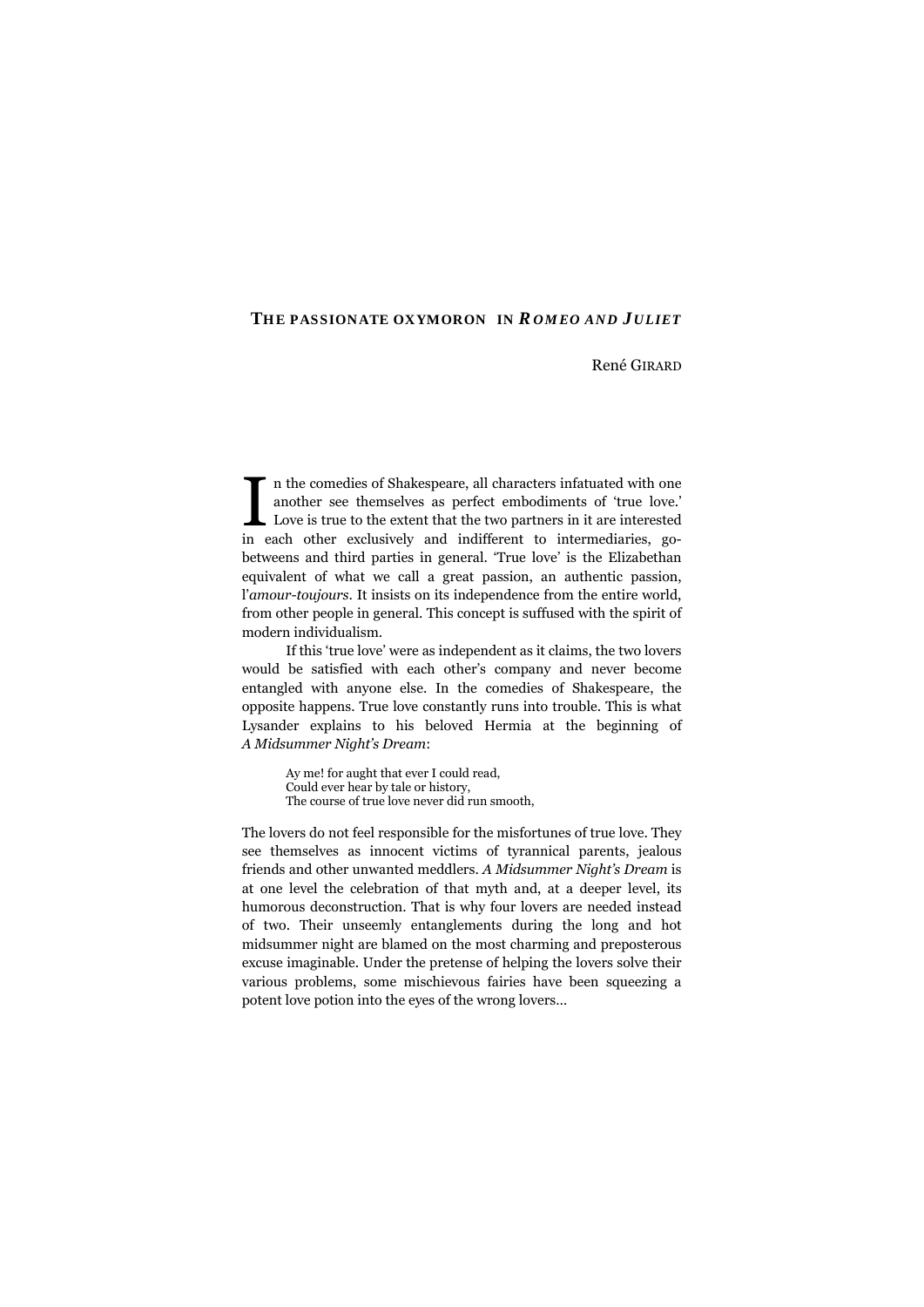Behind the self-deceit of 'true love,' the truth is mimetic desire. Far from being rooted deep in the lovers themselves, their adolescent infatuations result from their perpetual imitations of one another and of the books they read. These four lovers predictably end up fighting over the same object, the two boys over the same girl, the two girls over the same boy. These spoiled adolescents have too much time on their hands and too little to worry about. The more they exalt true love in theory, the less they abide by it in practice. This fairy tale is the ballet of mimetic disharmony, so harmonious in its symmetries that this miraculous masterpiece is most often mistaken for a triumph of pure form over content, not quite worthy of its creator's genius.

In a book that I wrote on Shakespeare,<sup>1</sup> I suggested that authentic 'true love' is nowhere to be found in the early Shakespeare. But I say nothing in that book on the play that seems to contradict this conclusion most spectacularly: *Romeo and Juliet* of course.

One could argue that the love affair is too short in that play to be tested for its durability but that would be piddling. It must be granted also that Romeo and Juliet are fiercely loyal and honest with one another. One obvious indication of Juliet's 'truth' or 'authenticity' is her refusal to 'act coy' with her lover, unless specifically requested by him to do so:

 O gentle Romeo, If thou dost love, pronounce it faithfully; Or if thou thinkest I am too quickly won, I'll frown and be perverse, and say thee nay. (II.I.135-38)

In order to see what is at stake here, one must compare Juliet with another Shakespearean heroine more similar to her than generally realized, Cressida. Just like Juliet, Cressida surrenders too quickly and impetuously to her first lover, Troilus. Just like Juliet, she perceives the danger but, just like Juliet once again, she cannot dissemble and she throws all caution to the winds. Just like Juliet, Cressida rashly bets that her first lover is trustworthy, but with entirely different results.

On the morning after Cressida becomes his mistress, Troilus unwittingly reveals to her his cheap masculine vanity, his mediocrity, his selfishness, his arrogance, his cruel indifference. Those who turn Cressida into a symbol of unprovoked feminine infidelity must be just

<u>.</u>

<sup>1</sup> *A Theatre of Envy: William Shakespeare*, Oxford, 1991.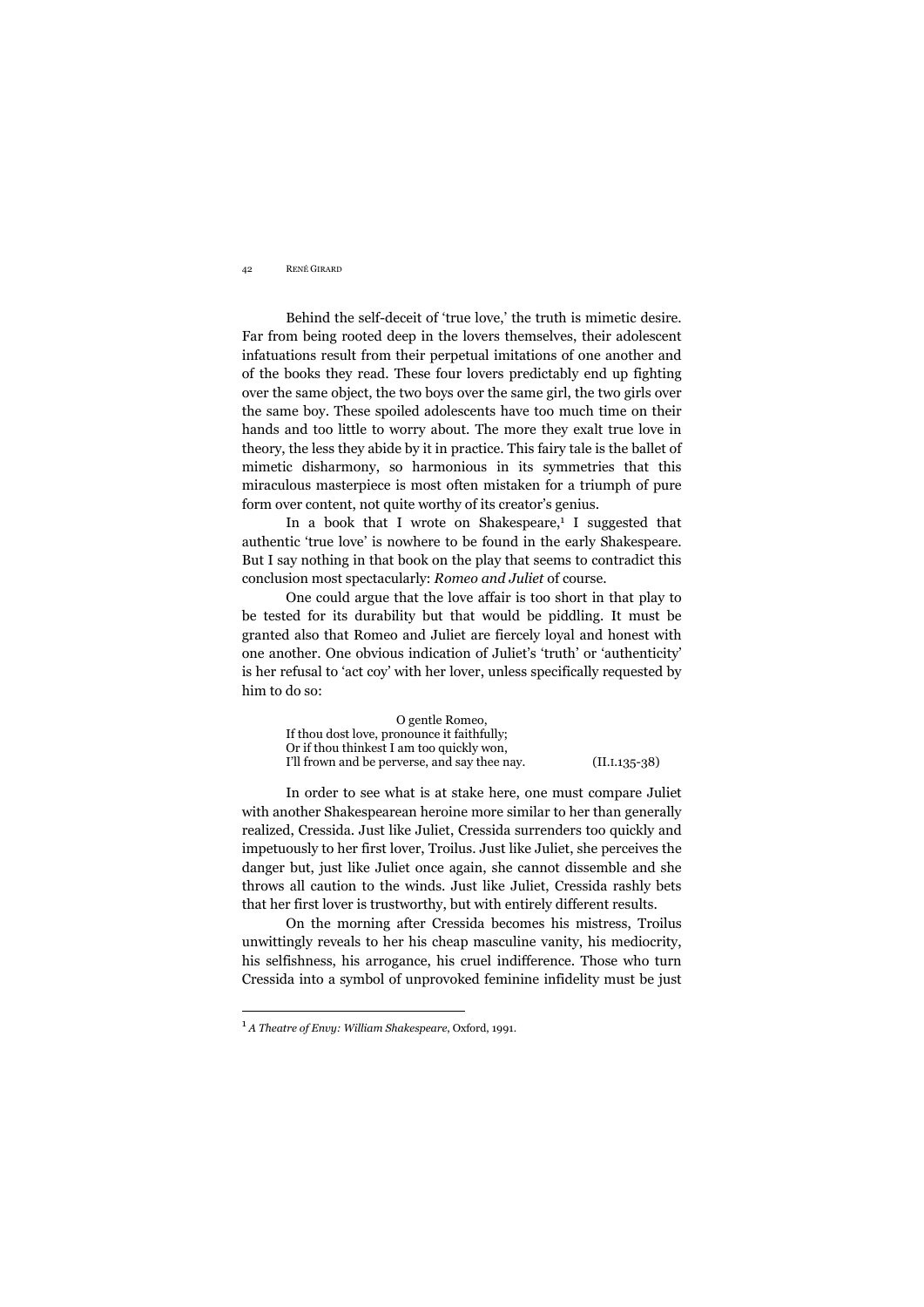as sexist as Troilus, I am afraid, since they remain blind to the young man's faults which are glaringly obvious. Far from being a victim, Troilus is twice the corruptor of Cressida. On top of his other faults, he is so naively jealous that he, himself, suggests to his quick-witted mistress the only vengeance available to a woman in her situation.

Romeo and Juliet are very different; they are so incapable of treachery that… nothing really tragic, nothing dramatically exciting should disrupt their relationship.

In such plays as *Troilus and Cressida*, *A Midsummer Night's Dream*, etc., the relations between the characters are treacherous enough to provide the incidents that will keep the public entertained. Not so in *Romeo and Juliet*.

However wonderful and admirable this is in real life, in the theater, this lack of dramatic possibilities is an unmitigated disaster unless, of course, the playwright takes underhanded measures to hide the dramatic inadequacy of 'true love.'

Shakespeare did not need André Gide to teach him that 'good sentiments do not add up to good literature.' In *Romeo and Juliet*, all dramatic effects are imported from outside the love affair. The solution is the Verona bloodfeud. This is the reason why, from the first to the last line, the mutual hatred of the Montagues and the Capulets plays an enormous role in this play. Shakespeare must constantly return to it in order to spice up his inevitably undramatic love affair. He resorts to several tricks to do this: the famous balcony scene exemplifies the simplest and most obvious of these tricks.

In traditional balcony scenes, some of the suspense at least, is generated by the frightened young lady who threatens to shut her window, even call her father for help. In our case, this resource is not available. Juliet has made it clear that Romeo is welcome at any time not only in the balcony but in the bedroom itself. Romeo knows this and we know it too. We also know that everybody knows. Shakespeare has cut himself off from the sources of traditional suspense so efficiently that he must resort to something else and this something else is always the bloodfeud in *Romeo and Juliet*. The blood feud is represented by Juliet's ferocious kinsmen who are supposed to be hiding in the bushes. Even for a lesser offense than climbing Juliet's balcony, they would gladly massacre a dozen Montagues before breakfast: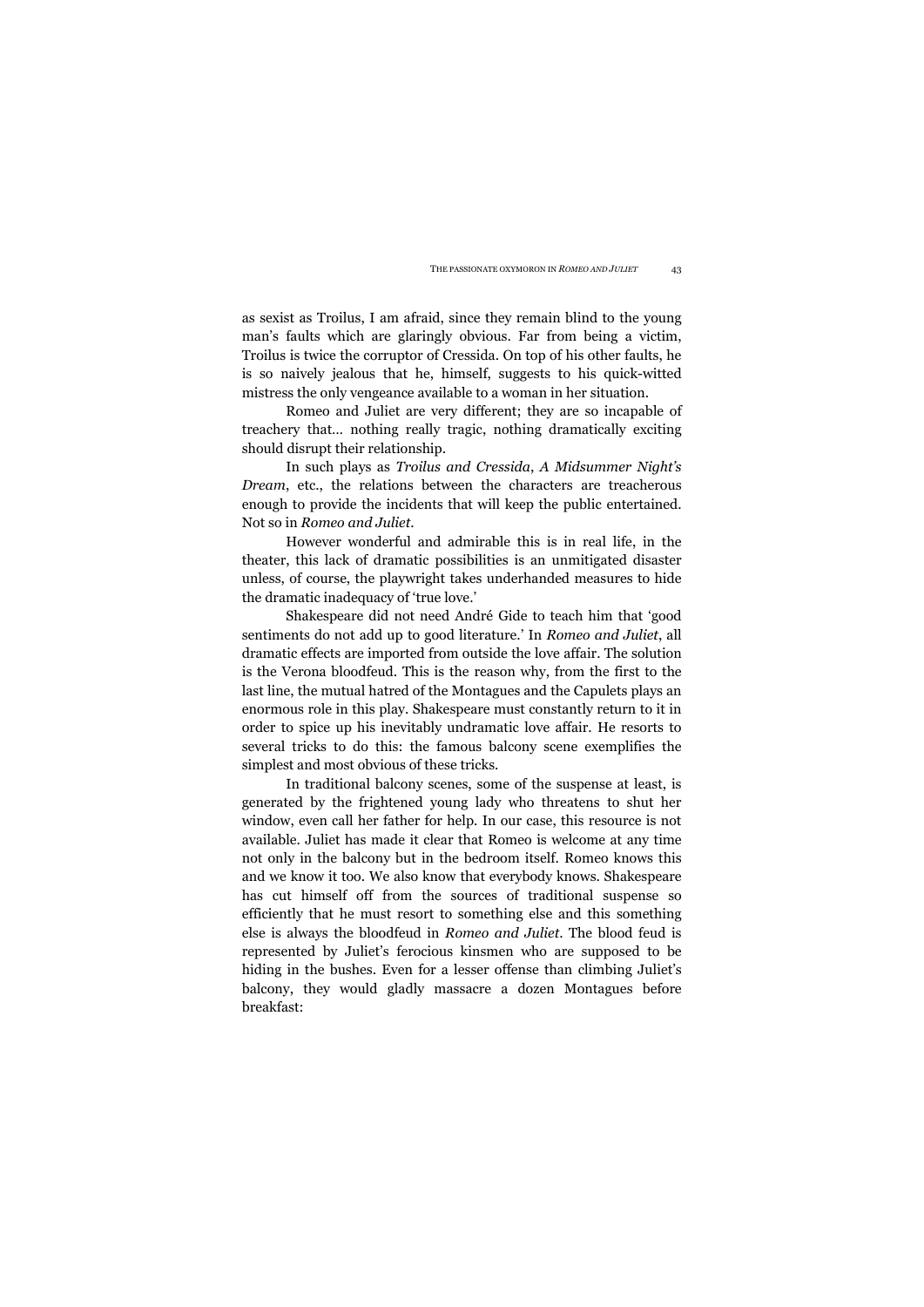JULIET. If they do see thee, they will murther thee. ROMEO. Alack, there lies more peril in thine eye Than twenty of their swords! Look thou but sweet, And I am proof against their enmity. JULIET. I would not for the world they saw thee here. ROMEO. I have night's cloak to hide me from their eyes, And but thou love me, let them find me here; My life were better ended by their hate, Than death prorogued, wanting of thy love. (II.ii.70-78)

The ferocious relatives never show up. On that particular day, they had the night off obviously, but, until the last second, we feel Romeo and Juliet speak about nothing but them. Even as a subject of conversation, the Capulet kinsmen are sorely needed. Like most young lovers, Romeo and Juliet have just about nothing to say to each other. Romeo keeps pretending that his greatest fear is Juliet's possible indifference to him, more to be feared in his eyes than the entire Capulet military but he is not very convincing. It must be his delicate sense of courtesy that makes him speak in this manner.

It is quite normal for a bloodfeud to spread fear and violence in the vicinity. Nothing surprising there. What is more remarkable, in *Romeo and Juliet*, is the extent to which the bloodfeud affects the language of passion, especially Juliet's expression of her love for Romeo. The bloodfeud becomes a kind of literary device and that is an amazing role for a bloodfeud to play, which is nothing, after all, but an endless chain of vengeance.

In order to elucidate this aspect, I must first recall a problem much discussed fifty or a hundred years ago, and it was the rather flamboyant rhetoric in *Romeo and Juliet*. The most noticeable figure of speech is the oxymoron, of course. It consists in juxtaposing two emotional opposites, joy and sadness, pleasure and pain, above all love and hatred.

As we all know, in the love poetry of early modern Europe there is a strong impulse to associate words of passionate love with words of intense hostility. Early 20th century critics felt uncomfortable with the oxymoron in general and the official reason was the inner contradiction that it implies. Opposites are by definition incompatible and to bring them together in a single figure of speech seemed

\* \* \*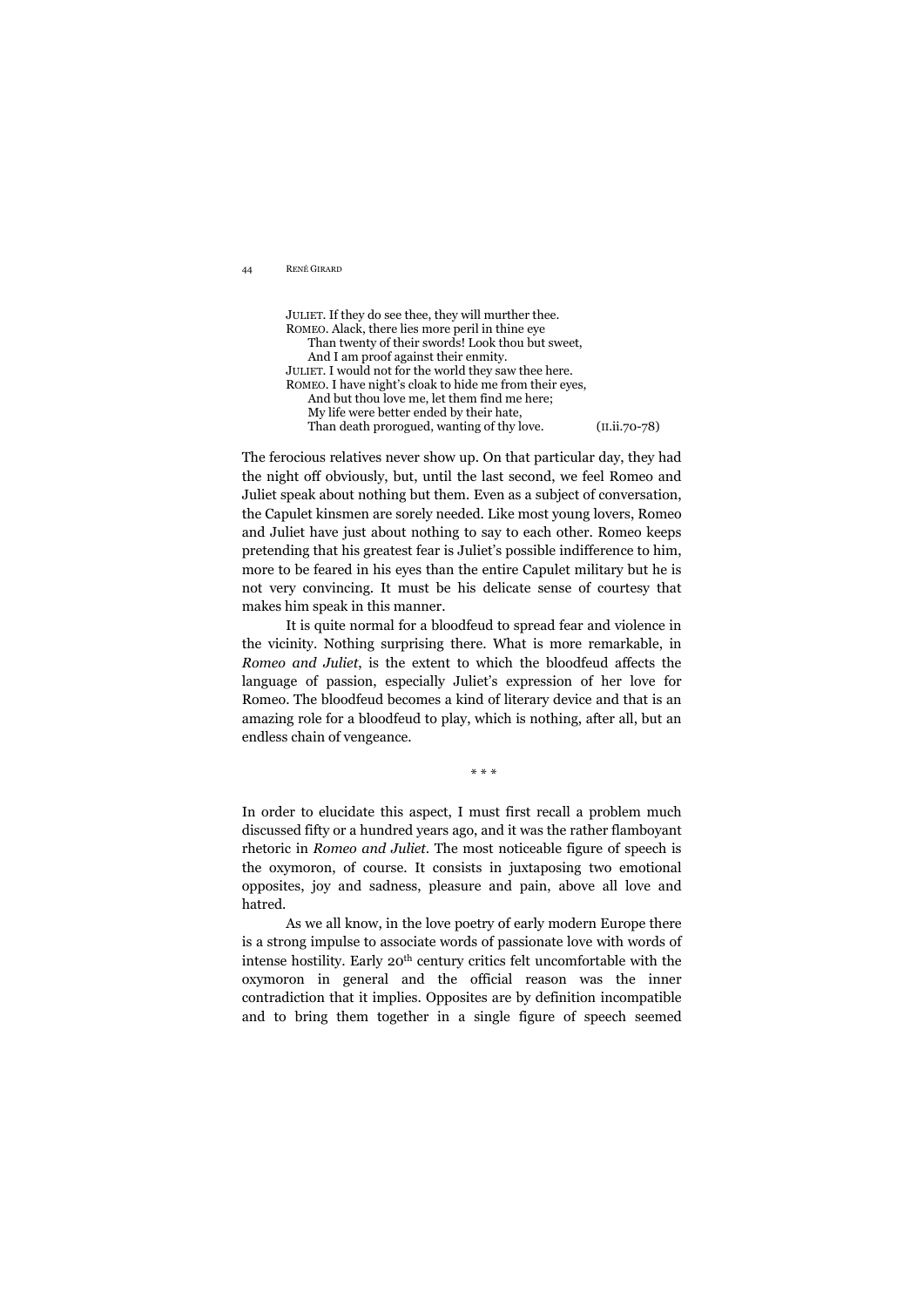unreasonable. A literary work with too many oxymora was regarded too irrational to reach genuine greatness.

The old humanistic critics regarded oxymora as a sign of selfindulgence on the author's part, a youthful weakness perhaps in the case of *Romeo and Juliet*. Is the oxymoron fever bad enough in this play to require its exclusion from the list of Shakespeare's 'unquestioned masterpieces?' This debate seems a little naive today but no one then disputed its legitimacy.

One of the reasons why this affair seemed important, in the case of *Romeo and Juliet*, was the prominence of 'true love' in that play. The critics of that time had a romantic soul, really, always a little at odds with their sense of responsibility they felt as 'serious critics.' They regarded authentic love as the greatest emotion of the human heart. Since there is precious little of it in Shakespeare's theater, even by the most optimistic estimates, Romeo and Juliet assumed a great importance in their eyes. Is it not fitting that the supreme playwright in the English language would have devoted at least one of his 'unquestioned masterpieces' to the exaltation of true love? *Romeo and Juliet* seemed the best candidate for the role. Hence the eagerness to rank this play with 'the bard's unquestioned masterpieces.' The main obstacle was the excessive abundance of oxymora in that play. Do they not suggest that the author failed to regard it with all the seriousness an unquestioned masterpiece deserves?

The most spectacular collection of oxymora in the whole play is Juliet's reaction to the news that Romeo has killed her first cousin and childhood friend Tybalt:

> O serpent heart hid with a flow'ring face! Did ever dragon keep so fair a cave? Beautiful tyrant! Fiend angelical! Dove-feather'd raven! Wolfish ravening lamb! Despised substance of divinest show! Just opposite to what thou justly seem'st, A damned saint, an honorable villain! O nature, what hadst thou to do in hell When thou didst bower the spirit of a fiend In mortal paradise of such sweet flesh? Was ever book containing such vile matter So fairly bound? O that deceit should dwell In such a gorgeous palace! (III.ii.76-85)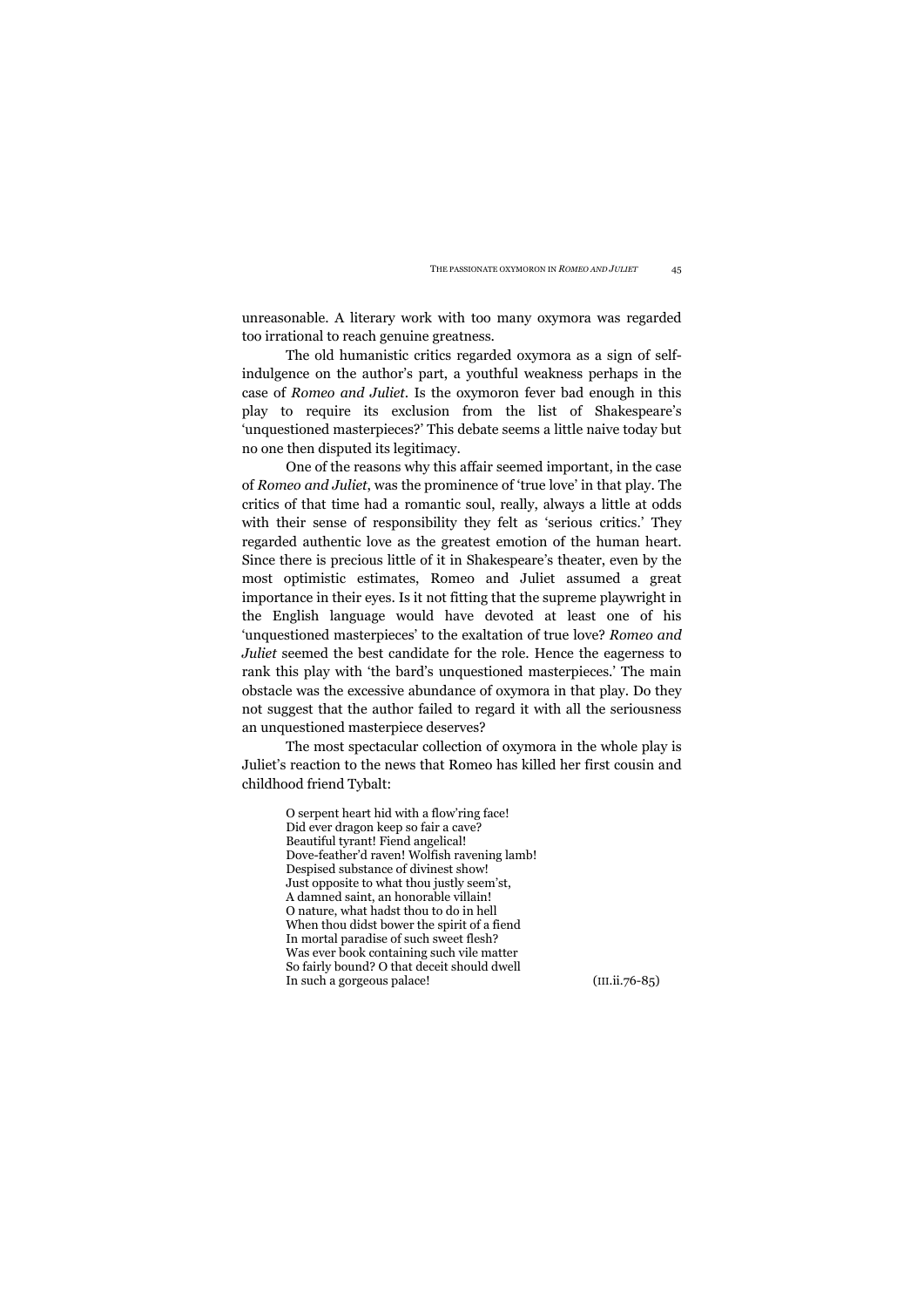When considered in and by themselves, these oxymora make little sense. Take the expression 'fiend angelical' for instance. A 'fiend' and an 'angel' are poles apart and to associate the two seems absurd. If Juliet regards Romeo as a fiend, she should say so and leave it at that. If she regards him as an angel, she should says so and keep quiet. To fuse the two together and call Romeo a 'fiend angelical' is a contradiction in terms and it should be avoided.

Such is the traditional reasoning against oxymora. It fails to take into account the fact that even in the most quiet lives, enormously upsetting events with opposite impacts may occur in such quick succession that they impinge on one another and chaos results. This is precisely what's happening to Juliet. She has fallen in love with a man she should regard as a murderer, now more than ever, since he has killed Tybalt. The old hatred is fighting with her new love in such a way as to turn her heart into a jumble of opposites, endlessly clashing together.

The real question is not the intrinsic reasonableness of oxymora but how appropriate they are to the chaotic situation of the character who resorts to them. As a lover, Juliet blesses Romeo; as Tybalt's cousin, she curses him. Juliet is a living oxymoron therefore.

My explication of the oxymora is commonsensical really since it is demanded by the plot. But the plot, here, is not the whole story; it does not really account for the impression made by Juliet's tirade. The oxymora are simply too numerous, too spectacular, too stereotyped as well – most of them appear elsewhere in other Shakespeare plays – to make us suspect some irony on the author's part, some deliberate parody.

Is Shakespeare really trying to portray Juliet, or rather himself as a compulsive producer of oxymora? He must have had something more interesting in mind, something more relevant to the nature of this particular play. What is there to be ironic about?

It is remarkable that, in the tirade that I quoted, there is not one reference to the violent death of Tybalt or even to Tybalt himself, not one allusion to the supposed cause of this amazing assemblage of rhetorical figures.

If we read this text as a separate poem in an anthology, a reading which, at least underhandedly, Shakespeare seems to invite, what impression will it make on us? If we did not know where this text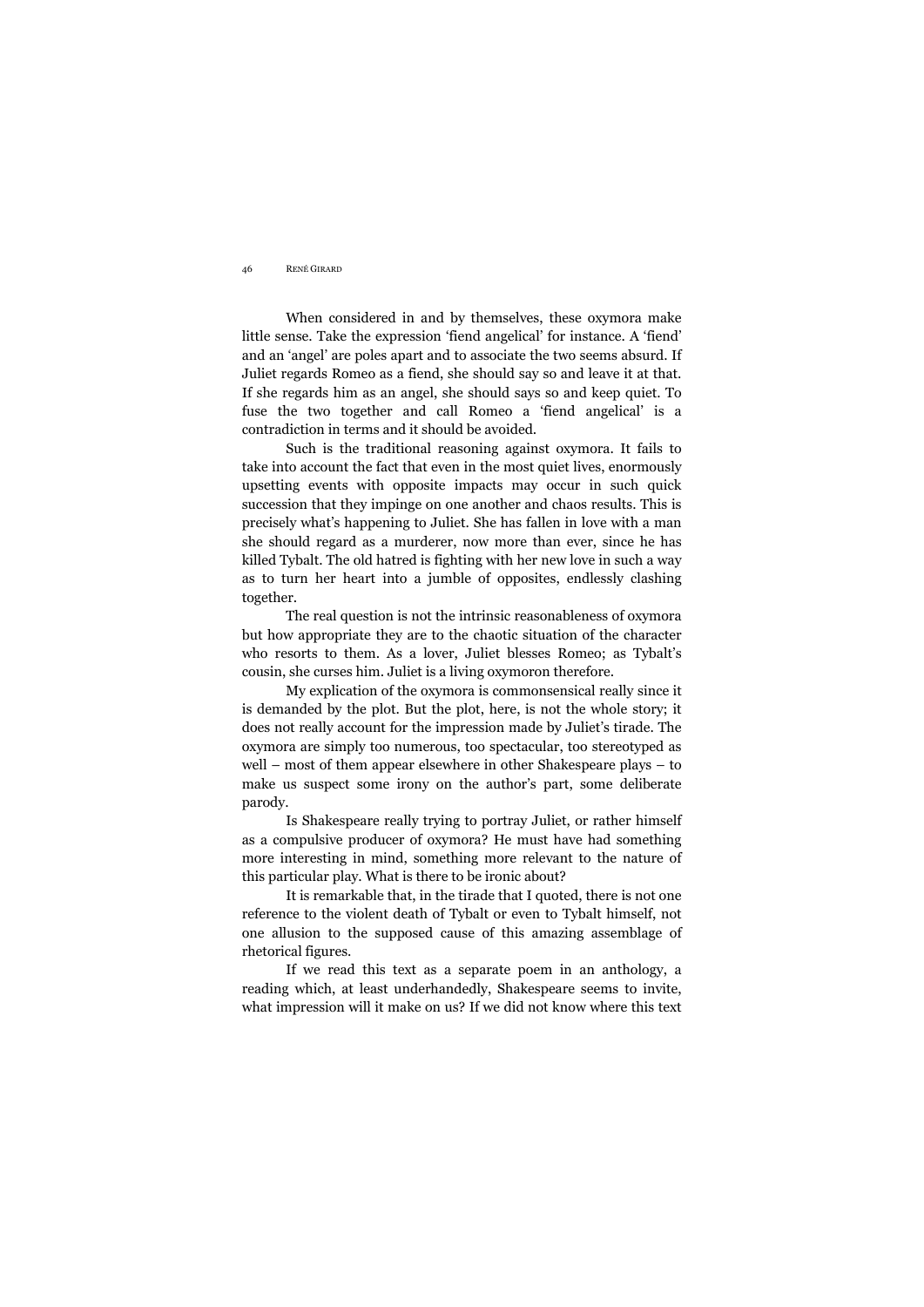comes from, we would never suspect that it is triggered by the violent death of a close relative. It would sound to us like the speech of a woman whose reasons to grieve come from her lover, no doubt, and are directly rooted in the love affair itself, in his behavior as a lover, not in the death of some relative. We would guess that the speaker has some reason to distrust the man with whom she is madly in love. She seems to fear that, in return for her love, he does not love her half as much as he should. She suspects something dreadful from the standpoint of her passion, more dreadful than the death of a dozen relatives, some infidelity of course…

The worst aspect of the situation, as we would imagine it, is that, far from being diminished by the young man's probable betrayal, the speaker's passion is increased beyond measure and she is humiliated, she is deeply ashamed of herself. She should return the culprit's indifference with an even stonier indifference; she should serve him a dose of his own medicine and make her indifference manifest but she cannot do it. She feels utterly defeated. She cannot forget the angel behind the fiend that her lover has become for her: he really fits the 'fiend angelical' formula.

Before learning about Tybalt's death, Juliet might have compared Romeo to an 'angel,' but not to 'a fiend.' In the oxymoron 'fiend angelical,' the angel is still with us but it is associated to the repulsive 'fiend.' The language of 'true love', in principle, should be entirely positive; it should be composed only of words of affection, praise, admiration, tenderness… The oxymora associate these words with others that mean the very opposite, words that suggest dislike, blame, abhorrence, fear, even hatred…, here the word 'fiend.'

This type of combination, it seems, should result in an overall weakening of the passion that Juliet feels for Romeo. When hatred is added to some already existing love, the result should be a subtraction, a diminution, a weakening of the previous erotic tension, rather than an increase. A mixture of hot and cold should produce a lukewarm desire.

The oxymoron does not work that way at all. Instead of lowering the temperature of the passion, it makes it go up. The mixture of love and hatred suggests a love much stronger than the one unmixed with hatred, the one conveyed by a mere accumulation of loving and positive words.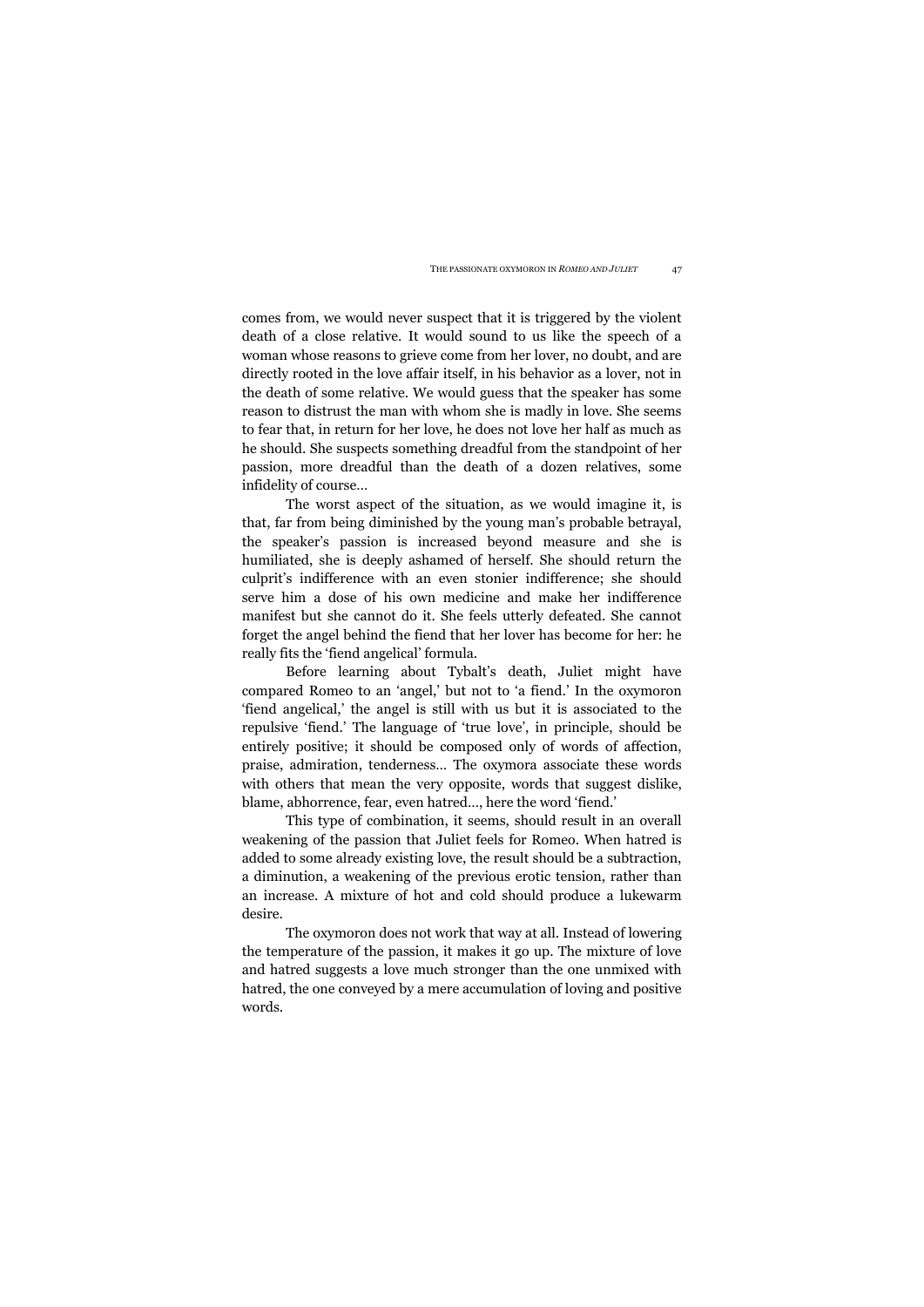This is not how all the hysterical oxymora operate not only in Shakespeare but in all love poems of the Renaissance baroque era. The favorite topic is the exasperated despair of a spurned lover. The oxymoron is the language of erotic jealousy, not the language of mourning. Shakespeare is aware, I feel, of the real impression conveyed by Juliet's tirade and, far from emphasizing the secret *décalage* with the plot, he seems eager to reinforce the feeling the delicate reader must have that something is slightly out of kilter.

The great tirade conveys the impression of a woman madly in love, literally obsessed with Romeo. Juliet has no objective reason to be jealous but Shakespeare is too skillful a writer not to know that the stronger desire lies with the frustrated rather than the happily fulfilled love affair.

This the paradox of the oxymoron: in the right context, a 'fiend angelical' will sound more desirable than a mere angel. Why should that be? The negative feelings that, logically should extinguish passion, jealousy, anger, resentment, in reality make it seem stronger. Even though the love of Romeo and Juliet has been defined as innocent and sweet, it obviously obeys that law. Without the oxymora, Juliet's love for Romeo would sound less hysterical, less intense, therefore, than is desirable. How is this possible?

In order to explain this magic, one must situate the oxymoron in the context of mimetic desire, the type of desire I briefly mentioned in my opening sentences, à propos of *A Midsummer Night's Dream*. Whenever we desire mimetically, I said, we imitate the desire of someone we admire and we turn it into our own, with the almost inevitable result that we desire the same object as our model, the same woman for instance, like the two boys in *A Midsummer Night's Dream*. They both love Hermia at the beginning of the play and then, later into the night, they both love Helena. They both shift from one girl to the other and, since they always shift at the same time, under each other's influence, the rivalry cannot be purely coincidental. The mimetic agreement of two lovers is really the worst possible disagreement. The same is true of the two girls. The one invariant in the whole system is universal rivalry which can only breed universal frustration…

The law of mimetic desire is universal frustration. If you believe that this law is defeated each time one of the rivals decisively triumphs over the other, you are mistaken. The victor appropriates the disputed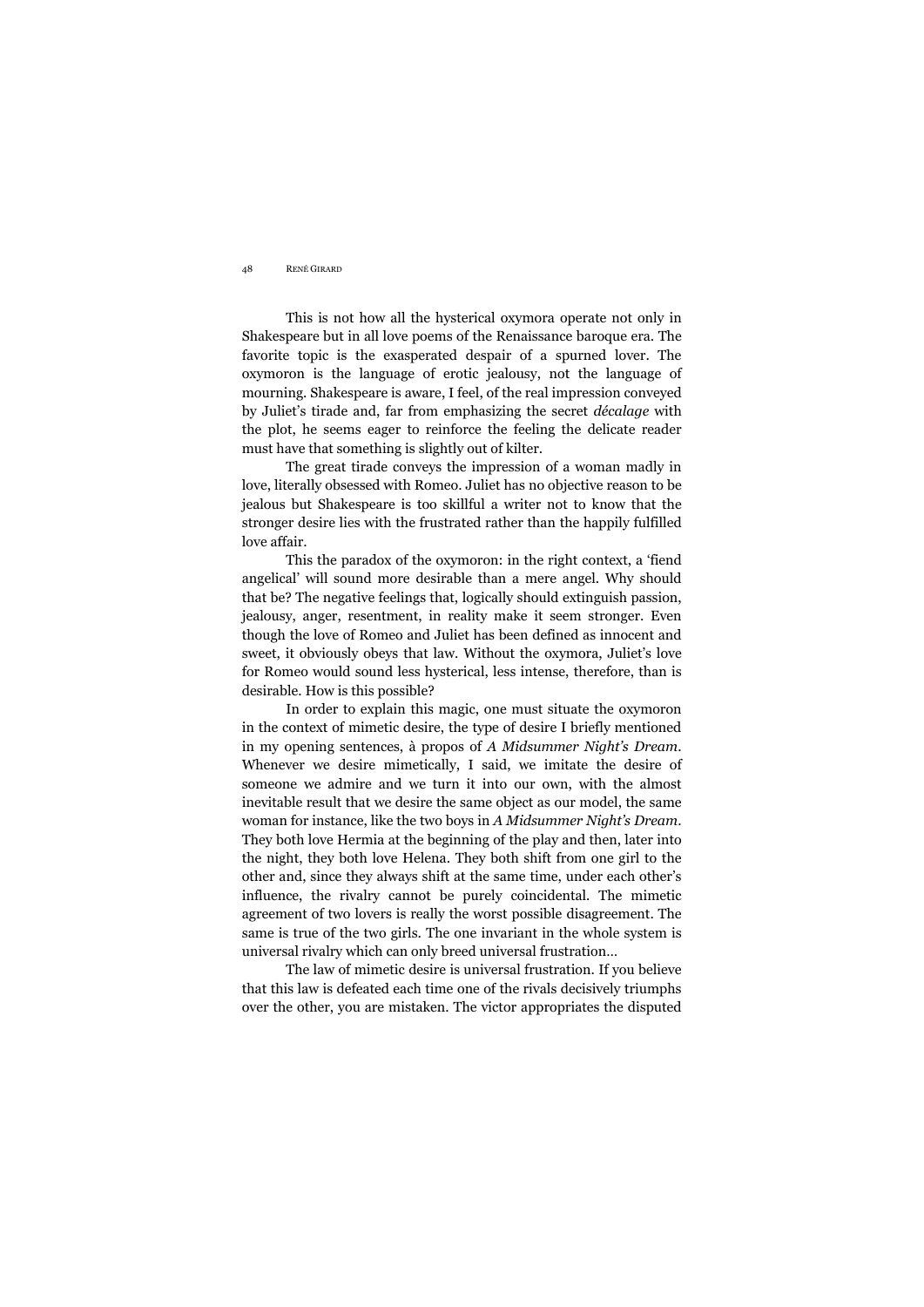object but his resulting happiness does not last. A safely possessed object is an object that no powerful model and rival designates to us and it quickly looses its mimetic allure. The only objects that remain permanently desirable are inaccessible objects, the ones designated by models too powerful to be vanquished.

In a world full of hypermimetic individuals, such as the Elizabethan court, or our own consumer society, the principle of frustration is inexorable. The honest reason why the course of true love never did, never does and never will run smooth is that this so-called true love is really not true at all; it is a mimetic desire unable and unwilling to acknowledge its own mimetic nature, a desire that becomes really intense and durable only when it is frustrated by a victorious model and rival.

All mimetic addicts, both males or females, are really addicted to indifference and rejection. This is no masochism in the pompous sense of psychoanalysis, no 'love of suffering.' It is the way things are. It is the mimetic mechanism that creates its own nemesis by always preferring the mediated to the unmediated, the inaccessible, therefore, to the accessible.

Mimetic addicts cannot permanently desire someone who responds positively to their own desire and they cannot remain permanently indifferent to someone who is really indifferent to them. The inaccessible woman often combines the roles of object and model, or mediator. She knows how to keep her lover at bay in order to insure his continued enslavement to her. This is how the 'dark lady' in the *Sonnets* acts with the poet. She plays the mimetic game with consummate skill and makes the poet jealous. She knows how to exploit the laws of mimetic desire to her own advantage.

All possible combinations of mimetic desire always obey the law just defined: there is an inverse relationship between the intensity of a desire and its prospects of fulfillment. Mimetic desire is the infallible recipe for a life of endless frustration, perfectly exemplified by Duke Orsino in *Twelfth Night*. Since intense love is always unrewarded, it always coincides with an intense resentment of the beloved.

It is this combination of passion and resentment that the oxymoron perfectly expresses. There is no love that does not entail some hatred and, reciprocally, no hatred that cannot mysteriously convert to intense passion, if only for an instant, as in the case of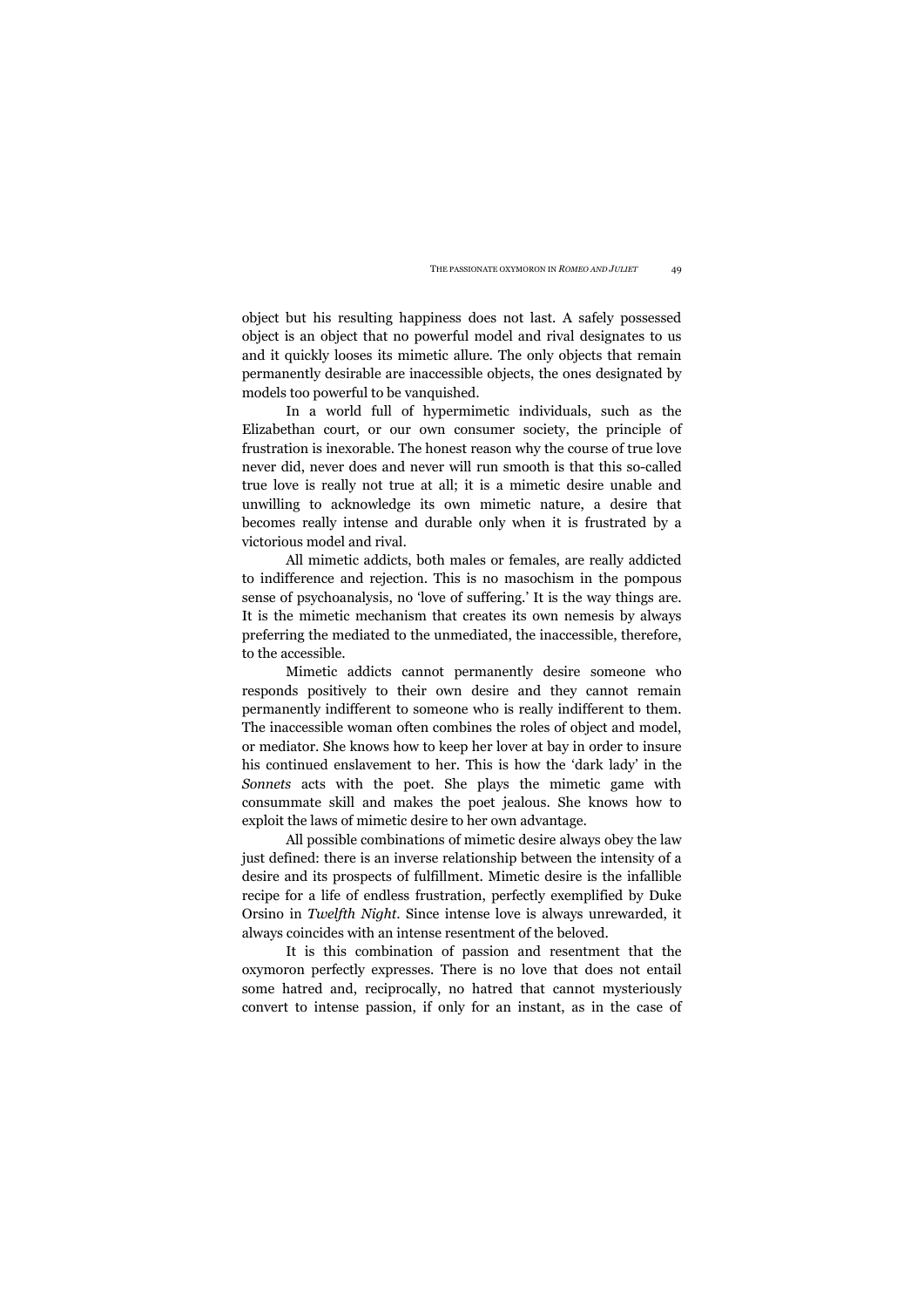Aufidius and Coriolanus. Far from being an 'artificial' figure of speech, therefore, as bourgeois optimism suggests, the oxymoron perfectly expresses the type of mimetic relations that love affairs become when they are constantly blocked by mimetic rivalry, real or imagined.

The widespread use and abuse of the oxymoron in the still aristocratic world of early modern literature is not quite the artificial fashion that 'serious critics' claim it is. It is rooted in the way erotic relations really were in that world, subject to the same type of frustrations and dysfunctionalities that dominate our own cultural world today, in an even more conspicuous and brutal manner.

In such a world, the educated public becomes accustomed to associate the stronger passion with the figure of speech that brings opposites together, love and hatred, sentiment and resentment, sympathy and antipathy. It corresponds to the endless impasse of courtly life, or salon life.

Thanks to the bloodfeud, Shakespeare can bring back into *Romeo and Juliet* these conjunctions of opposites that should not be there in the case of these two lovers, since their relationship is supposed to be perfect. Shakespeare knows that his public is unable to conceive passionate desire except in terms of oxymora, in other words in terms of extreme frustration. Thanks to the murder of Tybalt, thanks to the bloodfeud, Shakespeare can bring the oxymoron back into the picture under false pretenses, surreptitiously in other words. The death of Tybalt in a duel is not a criminal offense, since Romeo did everything he could to avoid it. It is a mere pretext, really, for the avalanche of oxymora that follows.

If Shakespeare had played the game of true love with complete honesty, he would have renounced the oxymoron altogether, at the risk of disappointing his contemporary audiences. The love of Romeo and Juliet should be free by definition from all violence since it is supposed to be authentically 'true.' In order to make it seem intense enough, Shakespeare had to buttress it with imagery more appropriate really to the various dirty tricks and infidelities that mimetic lovers play on one another, than to *Romeo and Juliet*. To make this violence seem legitimate, instead of rooting it where it really belongs, in the erotic relations themselves, Shakespeare systematically projected it onto the bloodfeud.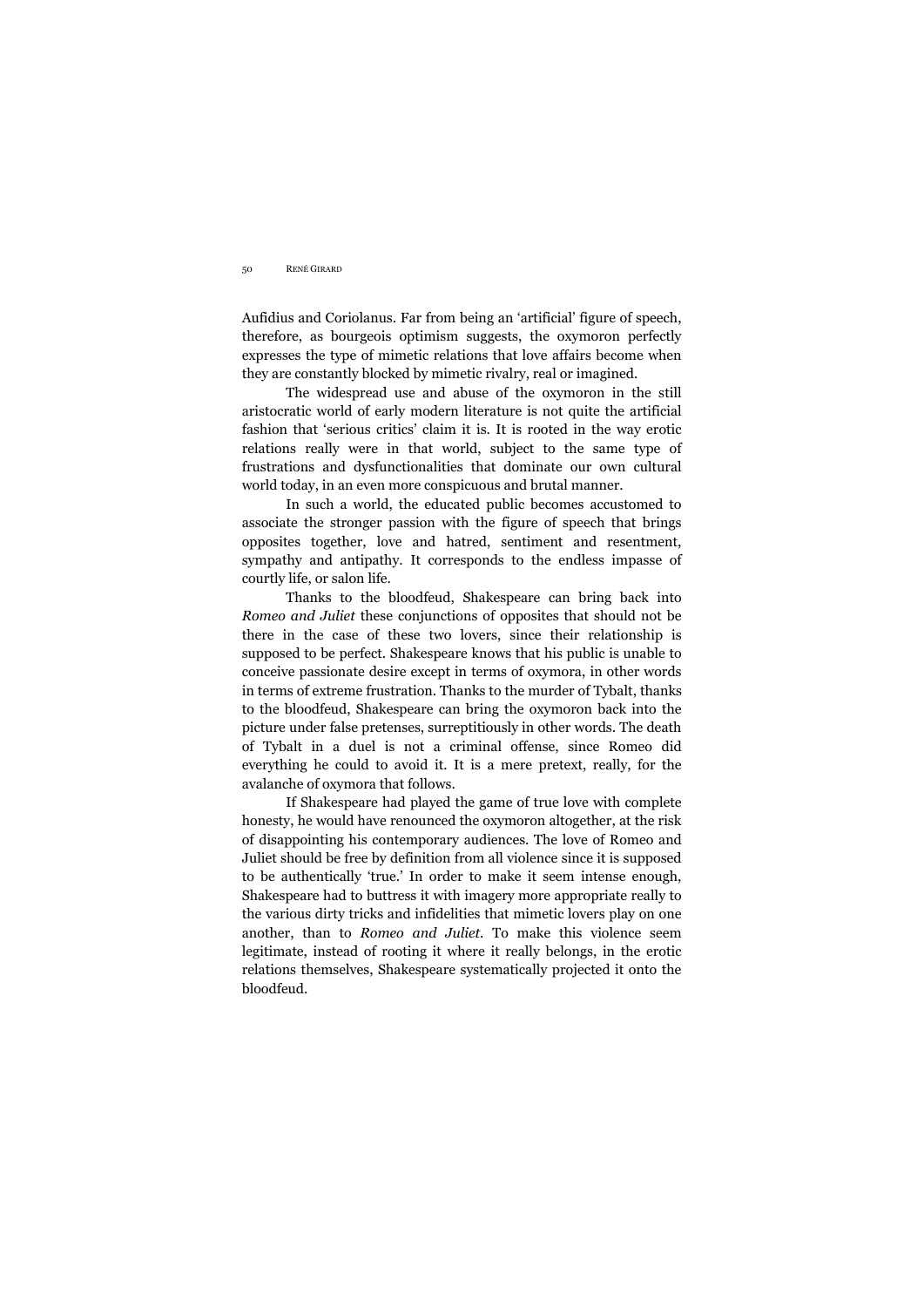True love is supposed to be the most intense desire but, in reality, it is too perfect and peaceful a relationship to really satisfy a theater audience. It lacks the spice that only a little violence between the lovers can bring to their relationship. Shakespeare needs the mimetic disturbances that the oxymora suggest but he cannot give Juliet the usual reasons lovers have to be angry at each other without tarnishing their perfect image of true love, without destroying the myth he has decided to give us. In order to keep his 'true love' both sufficiently true and sufficiently intense, the only way is to resort to the bloodfeud underhandedly and this is what he did, systematically.

Thanks to the murder of Tybalt, Juliet can be furious at Romeo and sound insanely jealous without having any real cause of jealousy. Shakespeare does everything he has to do under the mask of the bloodfeud. He has Juliet unleash a veritable storm of oxymora without making her sound like the dark lady in the *Sonnets*.

The true love of Romeo and Juliet should exclude all the cruel mimetic tricks lovers play on one another but, if Shakespeare followed that rule to the letter, the result would be a sentimentally correct but insipid drama. In order to conjure up the feeling of intense passion that his public expects, without paying the price that this choice entails, he must resort to some contraband violence and this is precisely what the bloodfeud is there to provide.

Tybalt's death really replaces the infidelity that Romeo should commit in order to justify the sentiments implied in Juliet's oxymora. Thanks to the bloodfeud, Shakespeare can give the impression of intense jealousy without any unwanted consequences for the purity of the true love between Romeo and Juliet.

\* \* \*

Juliet's old nurse is the only other character on stage during Juliet's great tirade, her only audience therefore. She is a very simple woman and a loyal member of the great Capulet clan. Quite understandably, she wishes that Juliet would forget her passion for Romeo. When she hears words of intense hatred for this young man she takes them at face value therefore, and she feels greatly relieved. Juliet seems to be talking like a loyal Capulet once again and the nurse welcomes the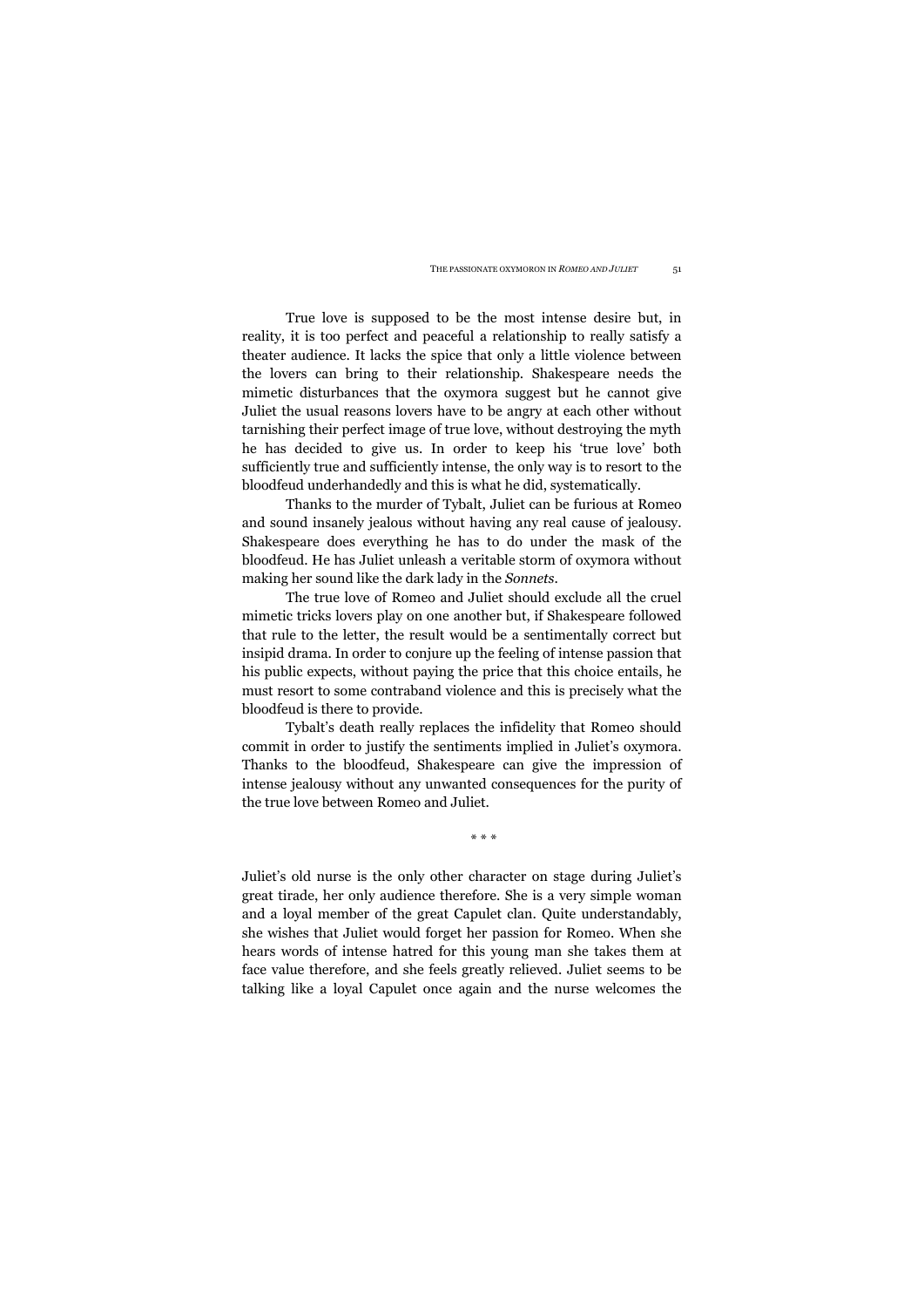change. In order to encourage this evolution, she loudly exclaims: 'Shame come to Romeo!'

This simple woman does not understand the peculiar logic of the oxymoron. She applies her commonsense to the great tirade and she misunderstands it. Seeing that words of hatred are added to Juliet's usual praise of Romeo, she automatically assumes that the hatred is replacing the love. She falls into the trap that all people hysterically in love set for those around them. She assumes that Juliet means what she says and says what she means.

When Juliet hears Romeo insulted by the nurse, she flies into a rage:

 Blister'd be thy tongue For such a wish! he was not born to shame; Upon his brow shame is asham'd to sit; For 'tis a throne where honor may be crown'd Sole monarch of the universal earth. O, what a beast was I to chide at him! (III.ii.90-95)

Juliet perfectly understands the mistake of the nurse and the proof is that she couches her reply in an unambiguously positive language just to make sure that the nurse, this time, will not misunderstand her. Something a little similar happens between Friar Laurence and Romeo. When the priest begs his pupil to renounce his unintelligible jargon, Romeo immediately explains very clearly why he left Rosaline for Juliet. The first girl did not respond to his advances whereas Juliet does.

Juliet's anger against the nurse is characteristic of poets and artists when an uneducated public misunderstands their finer points. The nurse did not realize that Juliet's great tirade signifies an increase, not a decrease in the temperature of her passion for Romeo.

Thanks to the bloodfeud, Shakespeare can have his cake and eat it too; he can blame the bloodfeud for a violence that, in reality plays a positive role in the language of the two lovers. It is this violence that makes the love of Romeo and Juliet sound like real passion.

Like all great styles with a long history behind them, the oxymoric style of *Romeo and Juliet* is less artificial than it seems. It is a realistic representation of how lovers relate to each other in a hypermimetic world, more realistic than our contemporary critics are willing to acknowledge. It is this realism of the oxymoron, as a matter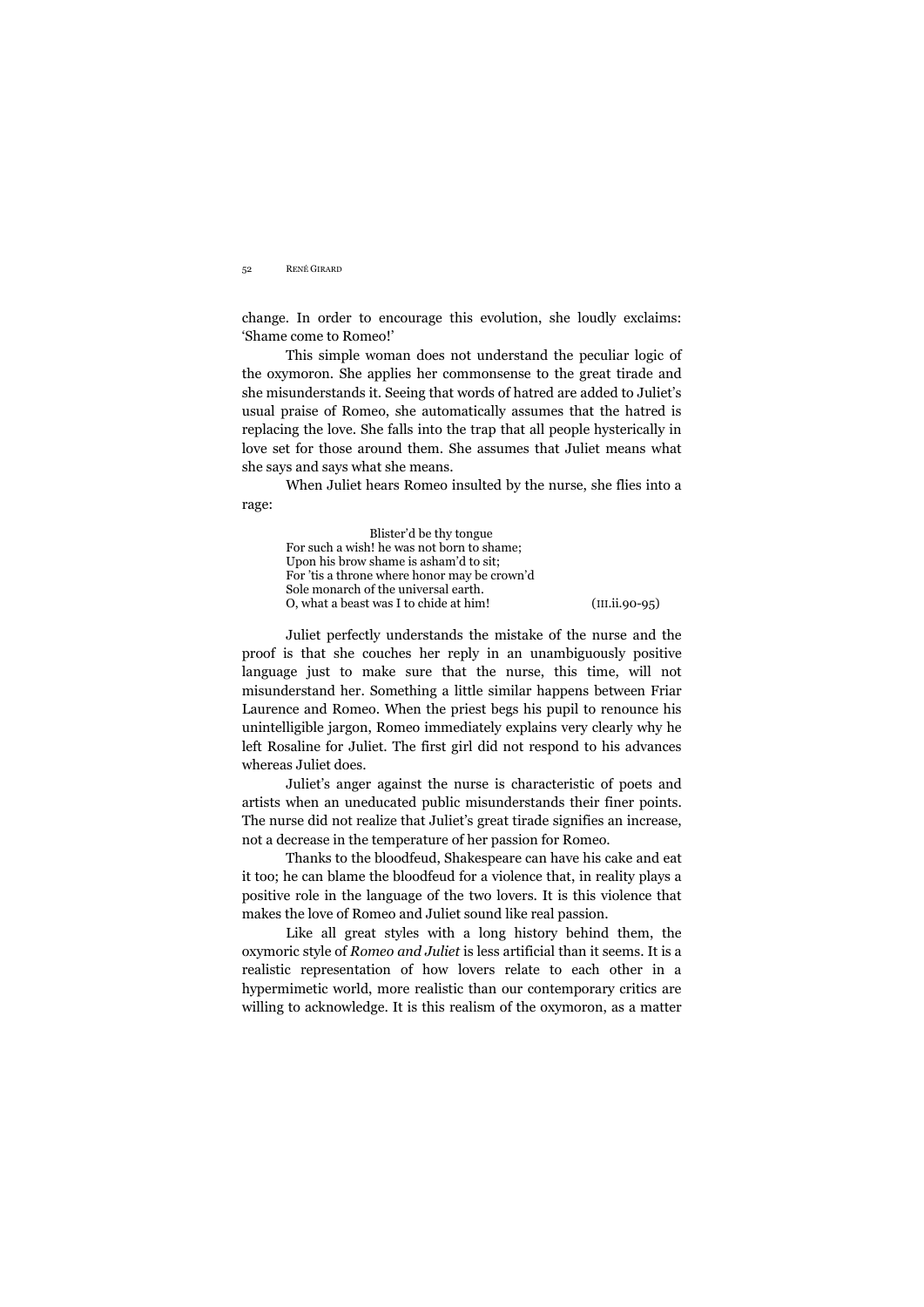of fact, that our anti-realistic critics do not see, because they do not see the mimetic nature of our desires and its consequences. The oxymoron may be regarded, I believe, as the literary forerunner of the deluge of violence and pornography that is submerging nowadays the last remnants of our culture.

Thanks to Tybalt's death, Juliet sounds as painfully divided against herself as a passionate lover should be, while still appearing serenely united with Romeo. Far from being a hindrance, the bloodfeud is indispensable to the impression of intense passion conveyed by a relationship that, left to itself, could not generate the conflictual intensity required by the supposedly torrid love affair.

The Tybalt tirade is caricatural not because Shakespeare is unable to achieve a fuller integration of all the elements involved in his literary game but because, in that particular passage, I believe, his purpose is humorously didactic. He wants his more perceptive spectators to detect the game he is playing. This passage has a parodic quality that, inevitably, makes it less successful esthetically. In order to make his intention obvious, Shakespeare goes a little too far with his oxymora. He caricatures his own technique in order to make it comically obvious to the most sophisticated part of his audience. In other passages of the same play, the various elements in the total mixture are so smoothly integrated to one another that, when we hear the play performed, the harmony is such that we are not tempted to isolate and analyze the component parts. The fusion of the words that pertain to the love affair and those that pertain to the bloodfeud is convincing enough for the whole thing to sound like the splendid expression of a love of such depth and intensity that any further question would seem sacrilegious.

One example only…, four simple lines of Juliet once again, at the end of her first encounter with Romeo. She has just learned that the young man with whom, one minute before, she has fallen in love is sole heir to the Montague family. Here is how she reacts to the news:

| My only love sprung from my only hate!     |                 |
|--------------------------------------------|-----------------|
| Too early seen unknown and known too late! |                 |
| Prodigious birth of love it is to me       |                 |
| That I must love a loathed enemy.          | $(I.V.138-141)$ |

It would impossible for Juliet to be more straightforward and factual about the situation than she is here. It is really with a loathed enemy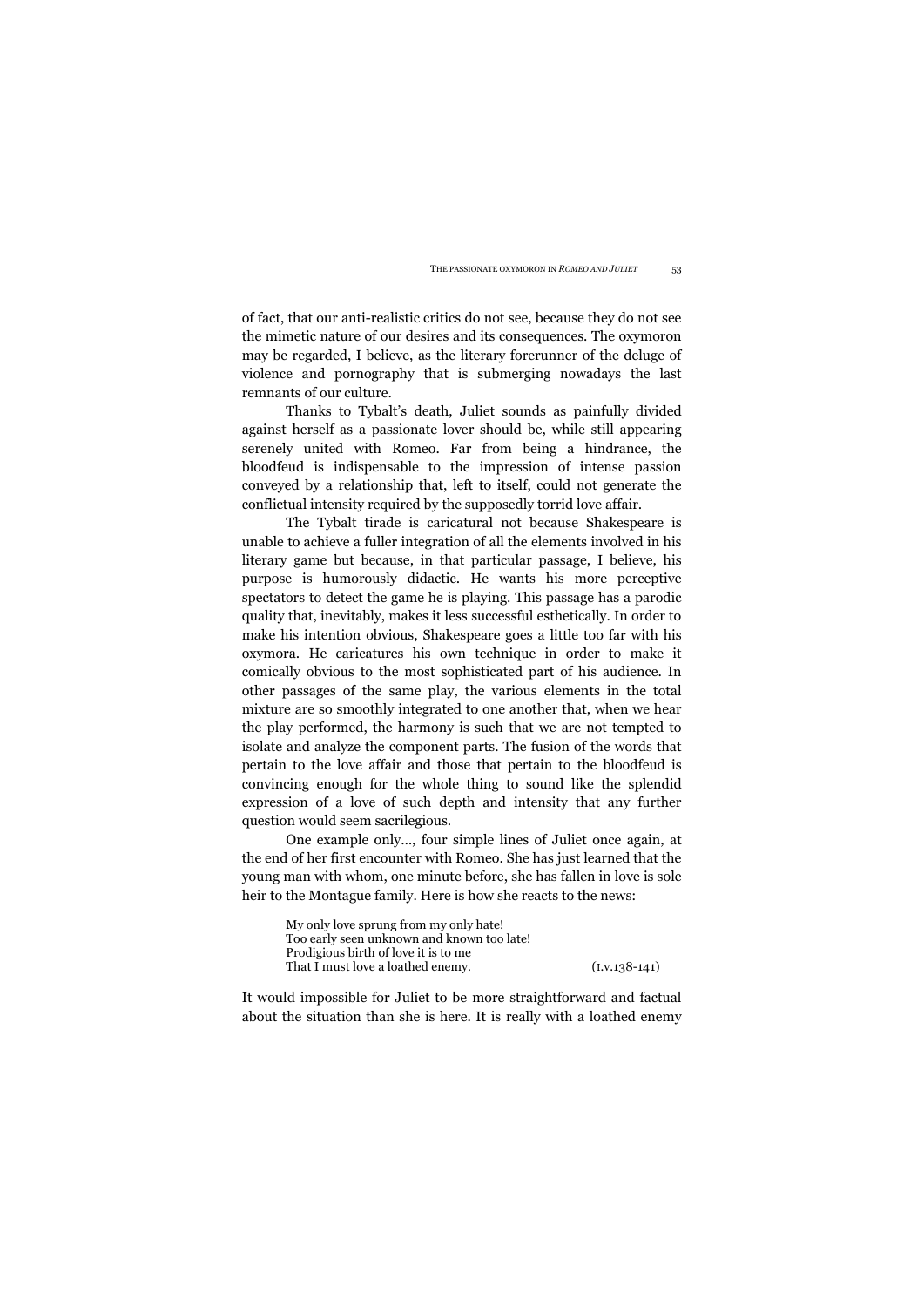that she is in love. Just as in the case of Tybalt's death, she cannot say anything about the situation in which she finds herself without reinventing the oxymoron.

These four lines are based on exactly the same principle as the great tirade I analyzed at length. Each statement looks like an oxymoron, sounds like an oxymoron, functions like an oxymoron and yet it must not be an oxymoron since the whole thing is not metaphoric at all; it is a purely factual statement, rooted in the family background of the heroine's love at first sight. There is no allusion to some kind of internal battle that would rage in Juliet's heart and yet, unquestionably, thanks to the 'quasi-oxymora' provided by the bloodfeud, these four lines sound more passionate than they would, had Shakespeare failed to incorporate the bloodfeud to the love affair.

If the word 'love' in the first line were not balanced with the word 'hate,' it would not sound right. The same is true of the last line. If the word 'love' were not followed first by 'hate' and then by 'loathed enemy,' Juliet would not sound as mysteriously transported as she does. The halo of archaic sacredness that seems to be there is rooted in the violence of the bloodfeud and, if we eliminate the bloodfeud, it disappears.

In spite of all the violence in Juliet's language, her relationship with Romeo always looks as fresh as pure snow. And that is really the purpose of the whole rhetorical leger-de-main. The 'oxymoric style' of *Romeo and Juliet* is a mutual contamination of the love affair and the bloodfeud that produces some poetic miracles as well as some deliberately ludicrous effects.

Romeo is really Juliet's loathed enemy not as a lover but as a member of the Montague family. And yet we feel that Juliet's love is not only intensified but 'deepened' by the addition of 'hate,' in the same line. The interpenetration of the bloodfeud and the love affair is supposed to occur accidentally but, in reality, it is the doing of the playwright who is completely aware that he must import some violence into his play, in a fashion that, far from ruining the love for us, will seem to increase it.

Our four lines are more successful esthetically than Juliet's great tirade because everything in them is factually as well as poetically justified and their 'rhetorical' dimension is less visible. In the great tirade, Shakespeare makes himself less skillful on purpose, like an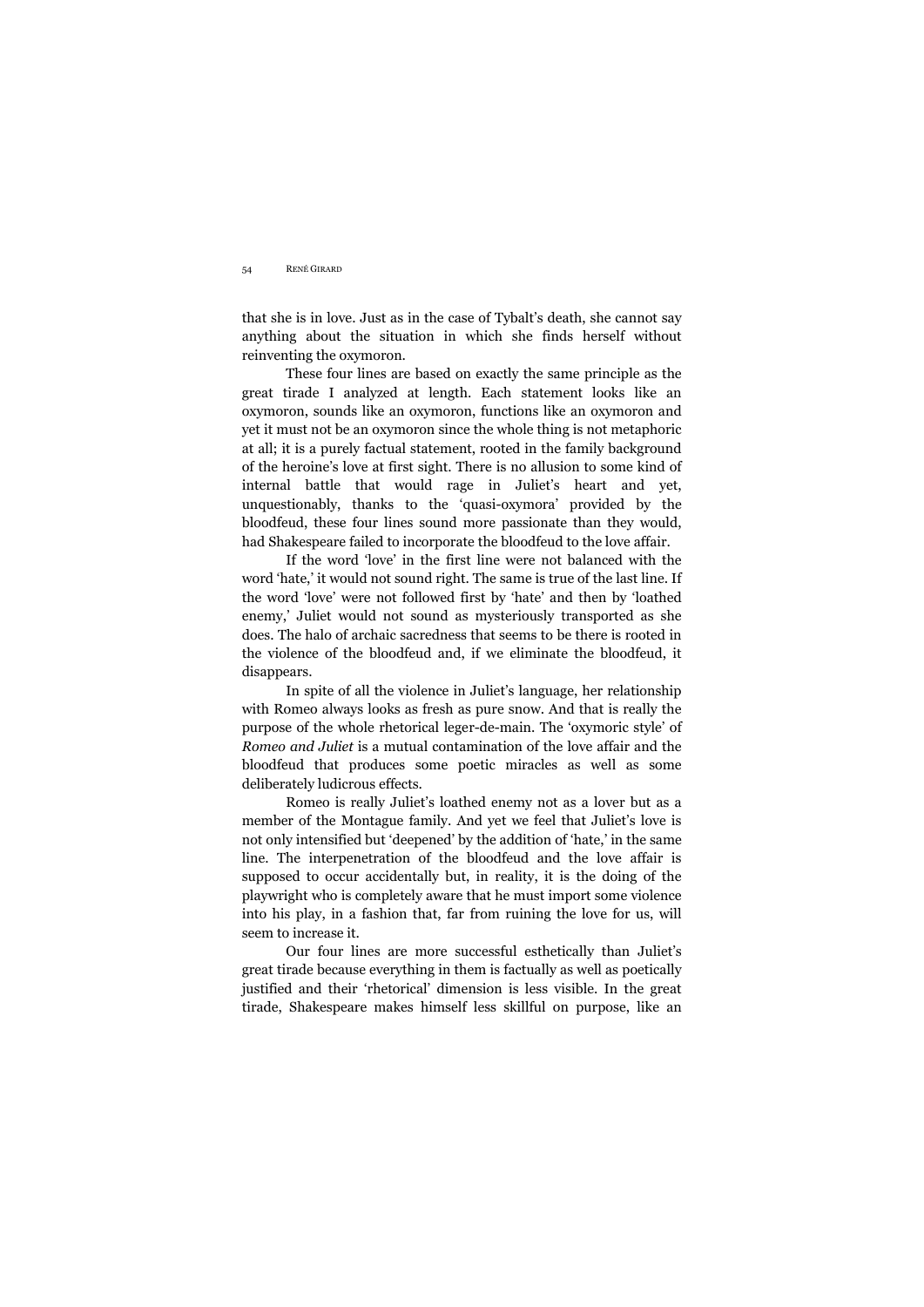expert who shows some students or friends how to proceed with some delicate manipulation by making himself deliberately less adroit than he normally is, easier therefore to imitate.

Recently, a French critic, Olivier Maurel has pointed out that the 'star-crossed lovers' are just as mimetic as the characters in the comedies. If Shakespeare really interpreted his own play in the habitual 'romantic' fashion, would he have shown, at the beginning, a Romeo already madly enamored with a Capulet girl but not the right one, a certain Rosaline whom he showers with the poetic clichés he will redirect at Juliet a little later? If Shakespeare intended Romeo and Juliet to be genuine paragons of true love, would he have represented them as little mimetic snobs? This is certainly what he does at the beginning of the play: after Romeo kisses Juliet for the first time, she exclaims: 'you kiss by the book,' not to blame his lack of spontaneity but to applaud his perfect obedience to fashion.

Lady Capulet is so aware of Juliet's snobbish literariness that, to predispose her in favor of the man she and her husband want her to marry, this mother literally woos her daughter and recites to her an extremely contrived little poem about Count Paris, such as Juliet herself might write for Romeo.

Olivier Maurel is right: Romeo and Juliet resemble all classical figures of mimetic desire in Western literature, and Shakespeare artificially immunized their relationship from the disruptive consequences of that desire. He wants Romeo and Juliet to pass the test of 'true love' with flying colors and he sees to it that they do. All the make-believe that goes into the myth of Romeo and Juliet, including the artificiality of the double suicide, Shakespeare will explicitly mock, a little later, in the play within the play of *A Midsummer Night's Dream*, the story of Pyramus and Thisbe which is, among other things, a hilarious satire of *Romeo and Juliet*.

If Shakespeare had not manipulated our mimetic desire a little, he could never have turned the story of Romeo and Juliet into the rather formidable romantic myth that it has become. There is something clandestine about the exploitation of violence in this play because Shakespeare insists at the same time that the violence of the bloodfeud is totally alien to Romeo and Juliet who, both in the prologue and in the conclusion, are defined as innocent victims of the bloodfeud and the bloodfeud itself is identified with the old generation.